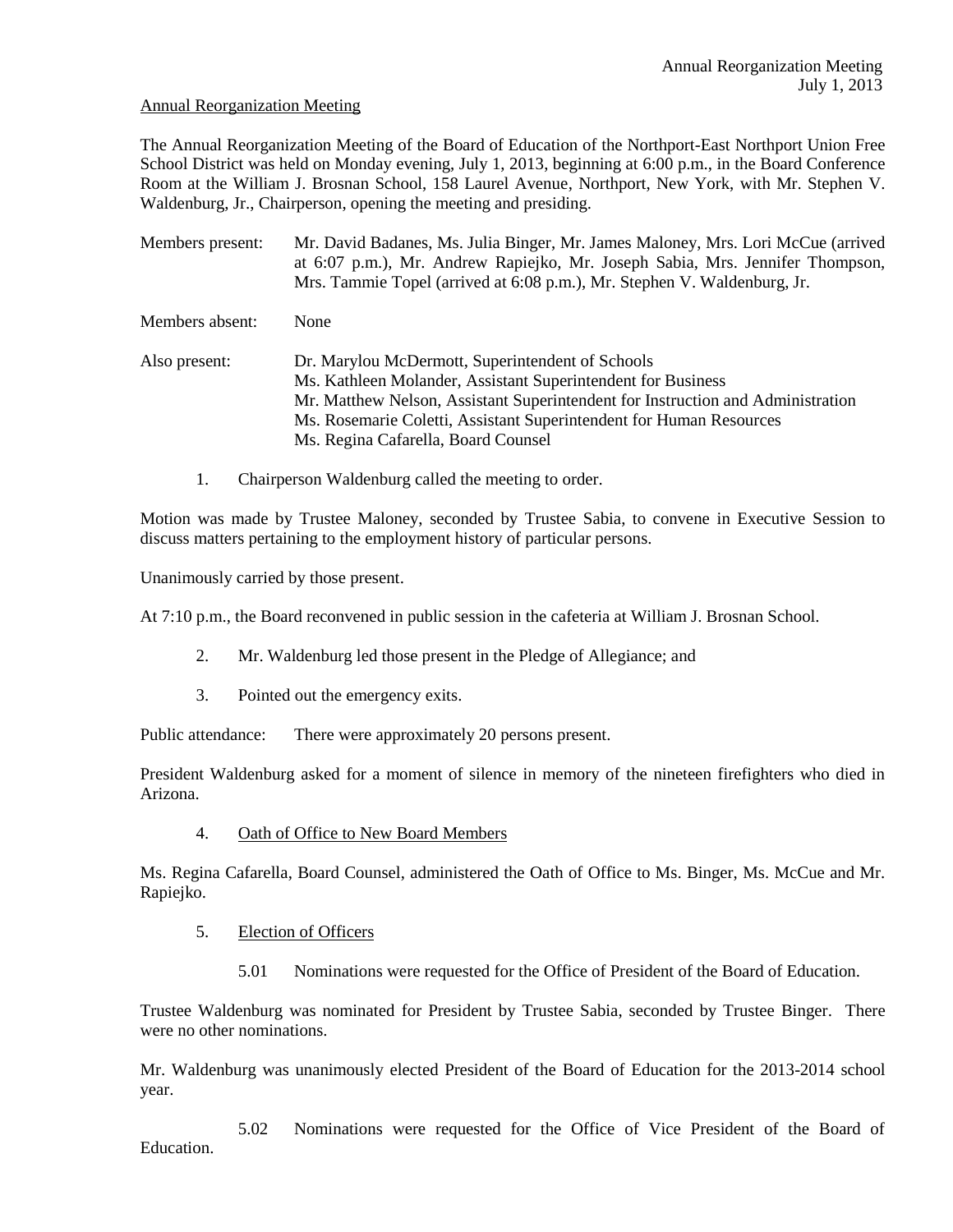Trustee Thompson was nominated for Vice President by Trustee Sabia, seconded by Trustee Topel. Trustee Rapiejko was nominated for Vice President by Trustee McCue, seconded by Trustee Binger.

Vote on Trustee Sabia's motion to nominate Trustee Thompson for Vice President was as follows:

| YES: | Mr. Maloney, Mr. Sabia, Mrs. Thompson, Mrs. Topel, Mr. Waldenburg |
|------|-------------------------------------------------------------------|
| NO:  | Ms. Binger, Mrs. McCue, Mr. Rapiejko                              |
|      | <b>ABSTAIN:</b> Mr. Badanes                                       |

Motion passed.

Vote on Trustee McCue's motion to nominate Trustee Rapiejko as Vice President was as follows:

| YES: | Ms. Binger, Mrs. McCue, Mr. Rapiejko                              |
|------|-------------------------------------------------------------------|
| NO:  | Mr. Maloney, Mr. Sabia, Mrs. Thompson, Mrs. Topel, Mr. Waldenburg |
|      | <b>ABSTAIN:</b> Mr. Badanes                                       |

#### Motion failed

Mrs. Thompson was elected as Vice President of the Board of Education for the 2013-2014 school year.

- 6. Oath of Office to the President and Vice President of the Board
	- 6.01 Board Counsel Cafarella administered the Oath of Office to:
		- 6.01.1 Board President Waldenburg
		- 6.01.2 Board Vice President Thompson

#### 7. Annual Appointments

Motion was made by Trustee McCue, seconded by Trustee Sabia, to approve all items under 7.

- 7.01 Appointments
	- 7.01.1 Beth Nystrom as District Clerk and Maureen Pollock as Acting District

Clerk

7.01.2 Dawn Monsell as District Treasurer and Denise Lovaglio as Deputy District Treasurer

- 7.01.3 Ingerman Smith, LLP as Board Attorney and Negotiating Attorney
- 7.01.4 Christine Helbock as Claims Auditor

7.01.5 Susan Shutowich as Purchasing Agent, and Kathleen Molander, Assistant Superintendent for Business, authorized to act as Purchasing Agent in her absence

7.01.6 Hearing Officers:

Appointing Laure C. Nolan, Michael Ahern and Joseph Wooley as Hearing Officers to conduct hearings pursuant to Section 75 of Civil Service Law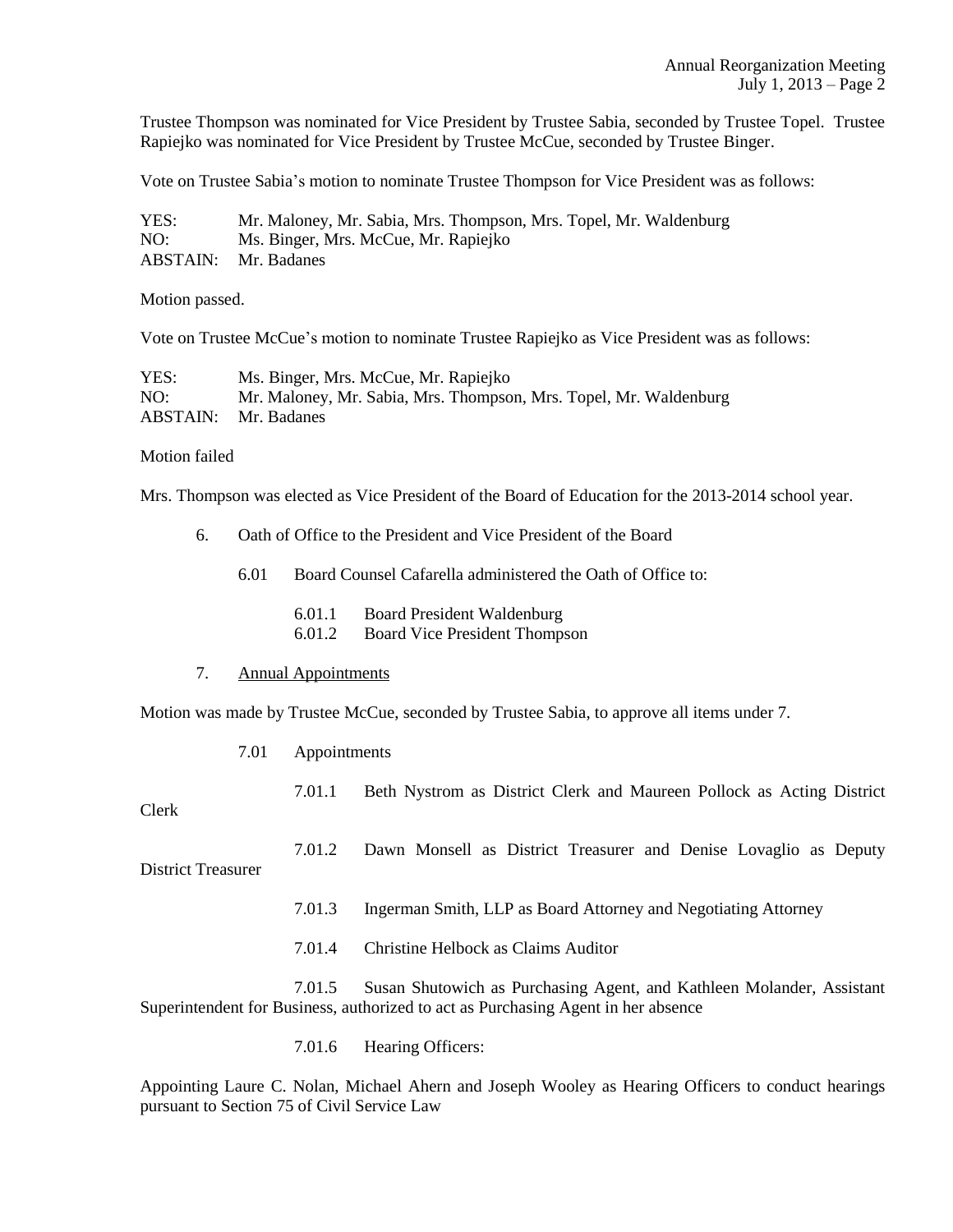Appointing Lawrence Spirn and Jennifer Spirn as Hearing Officers to conduct hearings pursuant to Section 504 of the Rehabilitation Act of 1973

7.01.7 Compliance Officers:

Appointing Ms. Christina Pulaski as Section 504 Compliance Officer and Medicaid Compliance Officer

Appointing Ms. Cynthia Fitzgerald as Title IX Compliance Officer

7.01.8 Appointing the following firms as Brokers of Record:

- Hartt Insurance Agency, Inc., 45 Main Street, P.O. Box 449, Northport, NY 11768
- N.Y. Schools Insurance Reciprocal, 333 Earle Ovington Blvd., Uniondale, NY 11553
- GCG Risk Management, Inc., 11 Beach Street,  $8<sup>th</sup>$  Fl., New York, NY 10013
- Pupil Benefits Plan, Inc., 101 Dutch Meadows Lane, Glenville, NY 12302
- Digital Insurance in partnership with AON Consulting, 300 Jericho Quad., Suite 300, Jericho, NY 11753
- RSK Limited Liability Co./Emerson, Reid and Co., 174 Park Avenue, Hicksville, NY 11801

7.01.9 Appointing Bonding Counsel and Financial Advisory Services:

- Hawkins Delafield & wood, LLP, One Chase Manhattan Plaza, New York, NY 10005 as Bonding Counsel
- Munistat Services, Inc., 12 Roosevelt Avenue, Pt. Jefferson Station, NY 11776 for Financial Advisory **Services**

7.01.10 Appointing the firm of R.S. Abrams & Co., LLP as Internal Auditor for the 2013-2014 fiscal year

7.01.11 Appointing the firm of Cullen & Danowski, LLP as External Auditor for the 2013-2014 fiscal year

Vote on Trustee McCue's motion to approve all items under 7. was unanimously carried.

8. Oath of Office to Superintendent of Schools and District Clerk

Ms. Regina Cafarella, Board Counsel, administered the Oath of Office to Dr. Marylou McDermott, Superintendent of Schools, and Ms. Beth Nystrom, District Clerk

Motion was made by Trustee Badanes, seconded by Trustee Maloney, to approve all items under 9. through 36, excluding severed item 35.01.

- 9. Designation of Signatories for All School Warrants
	- 9.01 Designating the Claims Auditor as the signatory for all school warrants
- 10. Designation of Depositories for All District Funds

10.01 Depositories of the Northport-East Northport Union Free School District, Town of Huntington, Suffolk County, New York were designated as follows: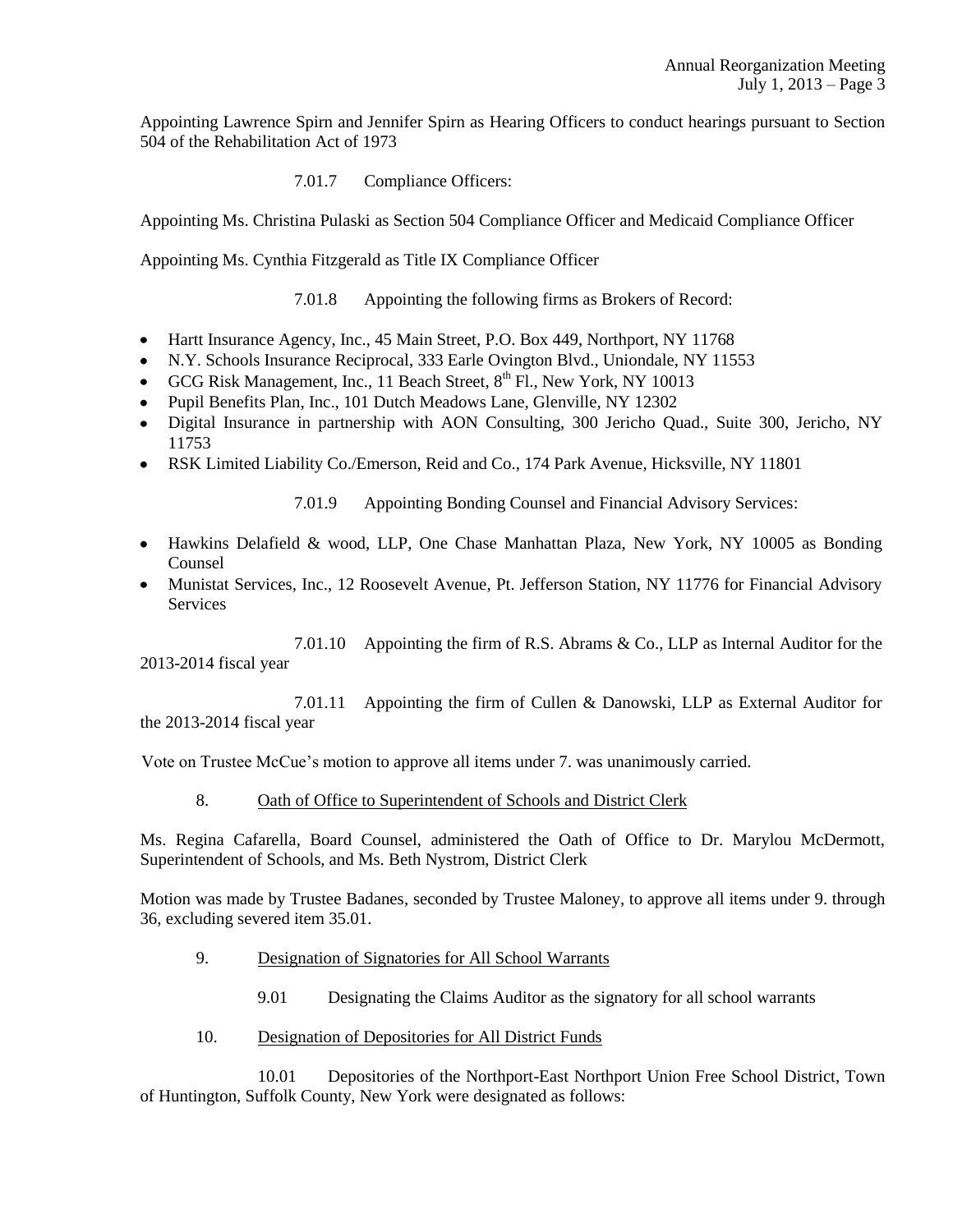| 10.01.1 | JP Morgan Chase                  |
|---------|----------------------------------|
| 10.01.2 | 1 <sup>st</sup> National Bank    |
| 10.01.3 | Capital One Bank                 |
| 10.01.4 | <b>State Bank of Long Island</b> |
| 10.01.5 | TD Bank                          |
| 10.01.6 | <b>Flushing Commercial Bank</b>  |
| 10.01.7 | <b>Valley National Bank</b>      |

# 11. Designation of District Newspaper for Legal Advertising

11.01 Designating The Times of Northport and The Observer as the Official Newspapers for District publications and legal notices for the 2013-2014 school year

### 12. Time and Place of Board Meetings

12.01 The Board adopted the 2013-2014 Calendar of Board Meetings at its May 13, 2013 Board Meeting.

### 13. Authorization to Publish the Annual Financial Report

13.01 Authorizing publication of the Annual Financial Report for the 2012-2013 school year in the official newspaper

### 14. Bond for District Treasurer and Deputy District Treasurer

14.01 Authorizing Public Employee Dishonesty insurance in the amount of \$5,000,000 per-loss to include positions of District Treasurer and Deputy District Treasurer for the period July 1, 2013 to June 30, 2014

# 15. Authorization to Reimburse Expenses

15.01 Authorizing the Superintendent to approve expenses for staff attendance at conferences, and also for all authorized automobile travel within the District and outside of the District

16. Authorization to Certify Payrolls

16.01 Authorizing the Chief School Officer or her designee to certify payrolls each month (Ed. Law 1720, Sec. 2523; Commissioner's Regulation 170.2)

# 17. Authorization to Make Transfers

17.01 Authorizing the Superintendent of Schools or her designee, in accordance with the regulations of the Commissioner of Education, to make budget transfers between salary codes up to \$25,000, with all transfers in excess of \$25,000 requiring Board of Education approval and, transfers between all other codes up to \$10,000, with all transfers in excess of \$10,000 requiring Board of Education approval

18. Adoption of List of Religious Holidays

18.01 Adopting the attached list of religious holidays for State Aid computation purposes

19. Authorization to Establish Petty Cash Funds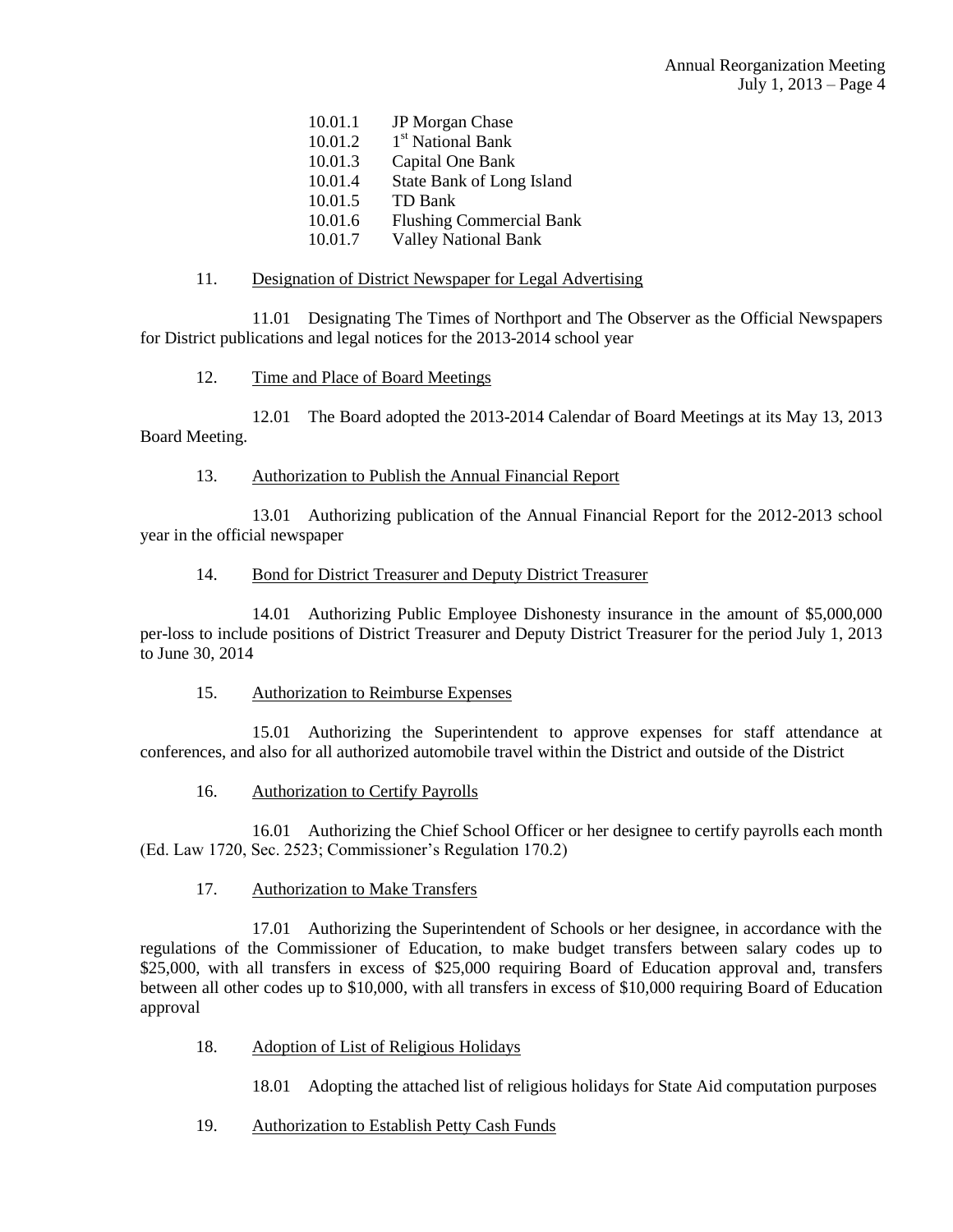19.01 Approving Petty Cash Funds in the amount of \$100 each with the following persons designated to administer these funds for the 2013-2014 school year:

- Ms. Lori Beekman, Principal, Bellerose Avenue School
- Mr. Thomas Harrison, Principal, Fifth Avenue School
- Ms. Patricia Essenfeld, Principal, Dickinson Avenue School  $\bullet$
- Mr. Michael Genovese, Principal, Norwood Avenue School  $\bullet$
- Ms. Sabina Larkin, Principal, Ocean Avenue School  $\bullet$
- Mr. Jeffrey Haubrich, Principal, Pulaski Road School
- Mr. Pasquale DeStefano, Principal, East Northport Middle School
- Mr. Timothy Hoss, Principal, Northport Middle School
- Ms. Irene McLaughlin, Principal, Northport High School
- Ms. Beth Nystrom, District Clerk, Board of Education
	- 20. Signatories for Federal Projects

20.01 Appointing for the 2013-2014 school year, Dr. Marylou McDermott, Superintendent of Schools, as the authorized representative and official of Northport-East Northport Union Free School District, to submit applications and make claims for Federal Funds under all applicable Federal laws as may be required, with the Assistant Superintendent of Instruction and Administration as alternate.

# 21. Designation of Signatory for Tax Anticipation Notes

21.01 Designating the Board President as the signatory for the single manual signature required on Tax Anticipation Notes or, as designated by the President, the Vice President, or the District Clerk

22. Appointment of School Physicians

22.01 Appointing the doctors of North Suffolk Medical Associates as the School Physician for 2013-2014 and authorizing the Board President to execute a contract to this effect

23. Attendance Officer

23.01 Appointing Ms. Judy Proscia as the District's Attendance Officer

24. Athletic Trainer

24.01 Appointing Mr. Shawn Scattergood as the District's Athletic Trainer

25. Records Access Officer

25.01 Appointing Ms. Beth Nystrom as the Records Access Officer

26. Records Management Officer

26.01 Appointing Mr. Bernard Krueger as the Records Management Officer

- 27. Asbestos Designee
	- 27.01 Appointing Mr. Anthony Resca as the Asbestos Designee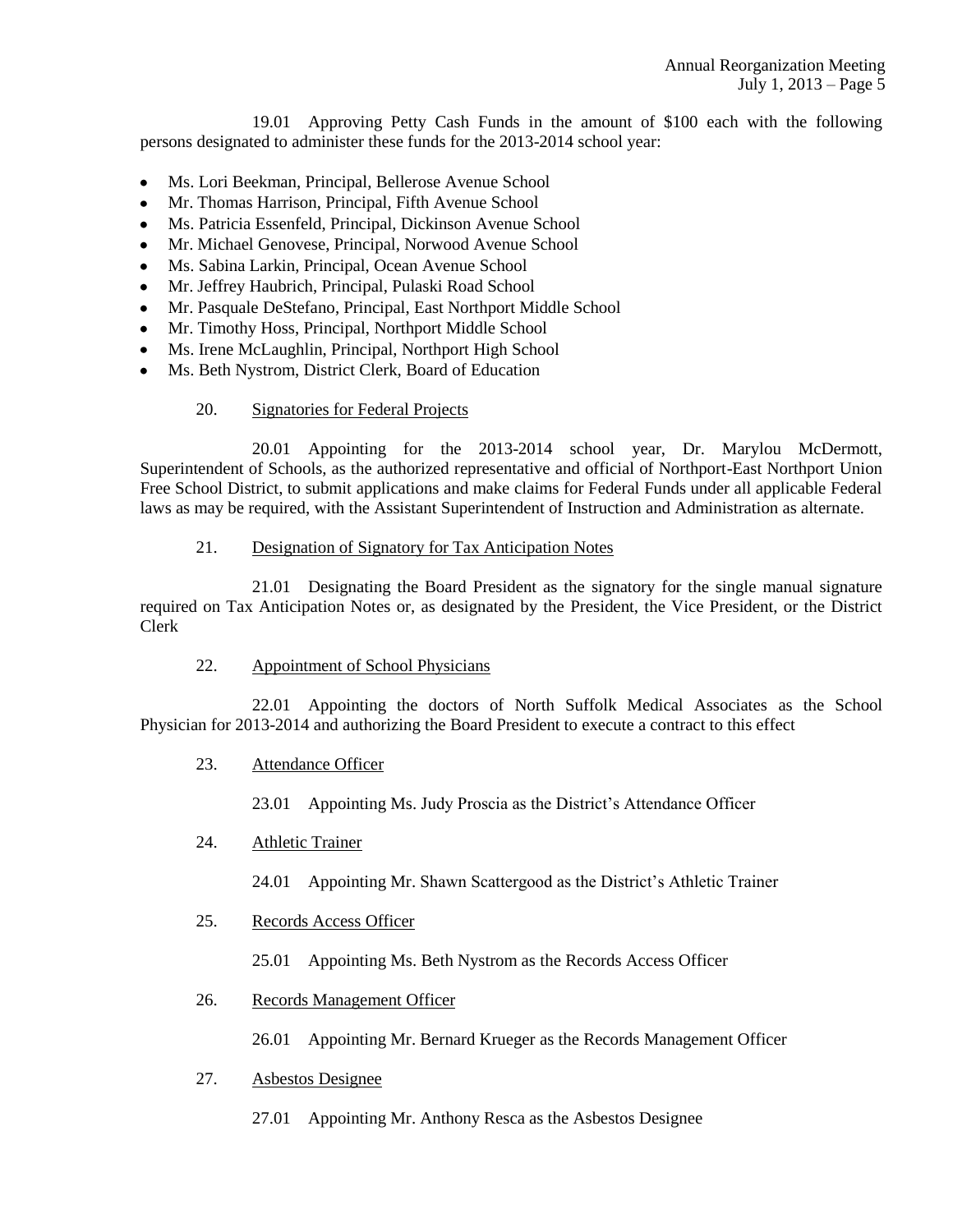28. Census Enumerator

28.01 Appointing Ms. Judy Proscia as the Census Enumerator

29. Residency of Students Designees

29.01 Appointing the Superintendent and the Administrator of Technology as the Board's official designees for determining residency of students

30. Board of Registry

30.01 Appointing the following qualified voters of the District to the Board of Registry for the 2013-2014 school year: Anna Banzer, Eva Koch, James Mahoney, Maureen O'Brien, Clara Pryor, Joan Zaffiris

30.02 Appointing the following staff members to serve as Registrars when school is in session:

- Northport High School Pat Lynch, Clare Roby  $\bullet$
- East Northport Middle School Linda Koch, Cathy Truisi
- Northport Middle School Mary Giacopino, Karen Weiderman
- Bellerose Avenue Elementary School Kathie Scherer, Gloria Thompson
- $\bullet$ Dickinson Avenue Elementary School – Jane Corcione, Linda Pitti
- Fifth Avenue Elementary School Debbie Jones, Lori Kohan
- Norwood Avenue Elementary School Kathy Kiley, Linda Garuccio
- Ocean Avenue Elementary School Kathy Byrnes, Christine Rozmus
- Pulaski Road Elementary School Janet Filippone, Patricia Gardner  $\bullet$

# 31. Committee on Special Education

31.01 Appointing the following staff members as designees of the Northport-East Northport School District when initiating referrals to the Committee on Special Education during the 2013- 2014 school year:

- Christina M. Pulaski, Director of Special Education
- Allyson Giaimo, District Chairperson for Special Education  $\bullet$
- Karrie Kruger, District Chairperson for Special Education
- Michael Comiskey, School Psychologist
- Noreen Digiose, School Psychologist  $\bullet$
- Elizabeth Dragone, School Psychologist  $\bullet$
- Melanie Fisher, School Psychologist  $\bullet$
- Erin Girardin, School Psychologist  $\bullet$
- Kristen Karkota, School Psychologist  $\bullet$
- Mary Christine Moser, School Psychologist  $\bullet$
- Lisa Quartararo, School Psychologist
- $\bullet$ Corinne Scheidt, School Psychologist
- Martha White, School Psychologist  $\bullet$

31.02 Appointing the following staff members to serve as chairpersons for the Sub-Committees of the Committee on Special Education (SCSE) and 504 Committee meetings during the 2013- 2014 school year: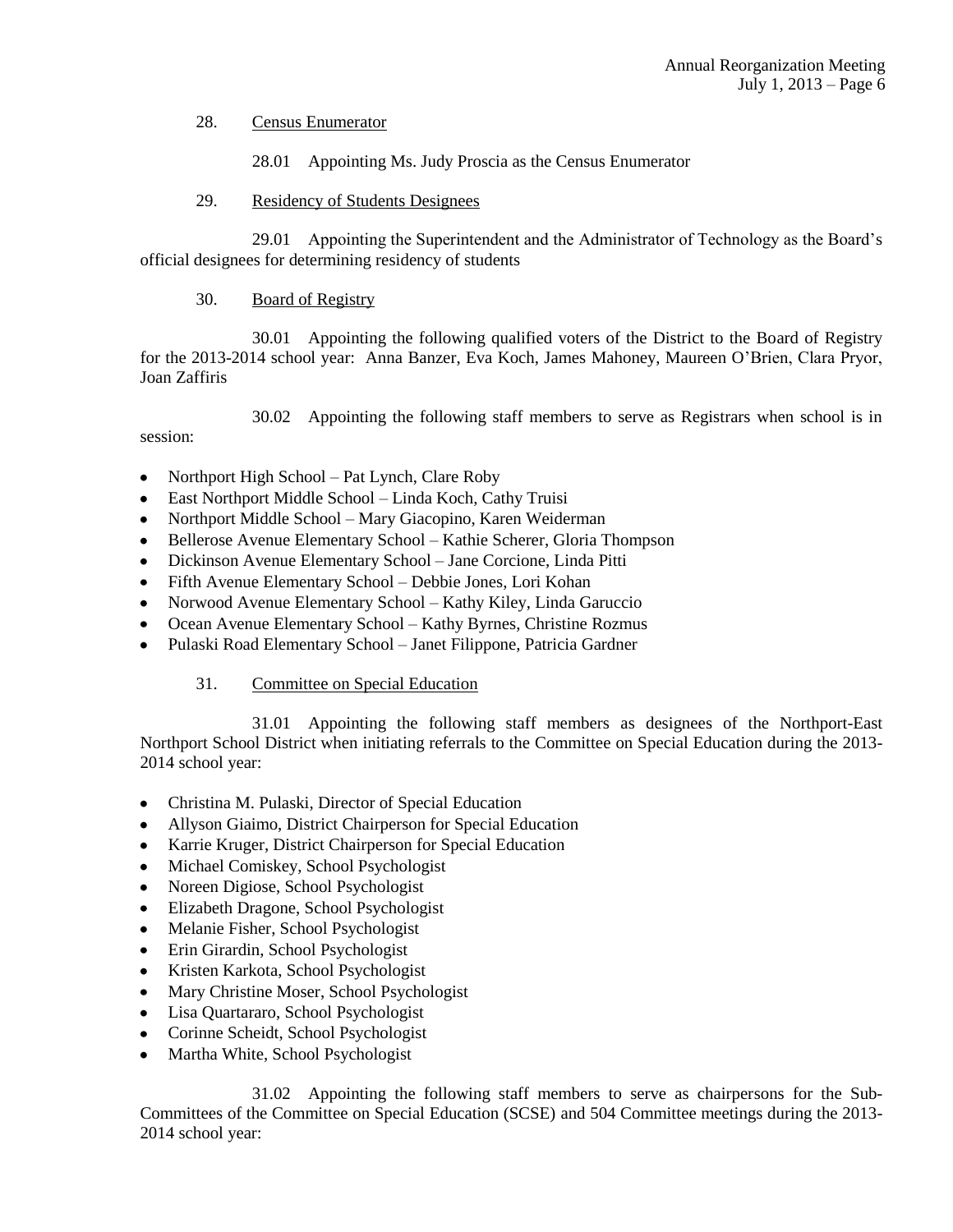Michael Comiskey, Noreen Digiose, Elizabeth Dragone, Melanie Fisher, Allyson Giaimo, Erin Girardin, Kristen Karkota, Karrie Kruger, Mary Christine Moser, Christina Pulaski, Lisa Quartararo, Corinne Scheidt, Martha White

31.03 Appointing the following staff members to serve as chairpersons for the Committee on Special Education (CSE) during the 2013-2014 school year:

Christina M. Pulaski, Allyson Giaimo, Karrie Kruger, Martha White

31.04 Appointing the following staff members to serve as chairpersons for the Committee on Preschool Special Education (CPSE) during the 2013-2014 school year:

Christina M. Pulaski, Allyson Giaimo, Karrie Kruger, Corinne Scheidt, Martha White

### 32. School Related Transportation

32.01 Authorizing the Superintendent of Schools to transport in her personal vehicle persons involved with the conduct of school business, e.g., students, staff, Board members, and community members

- 33. Mileage Reimbursement
	- 33.01 Setting the prevailing IRS standard mileage rate as the mileage reimbursement rate
- 34. District Cell Phones
	- 34.01 For Information: List of all district cell phones assigned to staff
- 36. Approving the following resolution:

"WHEREAS, Section 18 of the Public Officers Law of the State of New York authorizes municipal corporations, including boards of education, to adopt supplemental defense and indemnification provisions to those contained in the Education Law; and

WHEREAS, the statue authorizes boards of education to defend, indemnify and save harmless, members of boards of education and officers, agents and employees of boards of education; authorized parent volunteers; members of school-based planning and shared decision making committees; and members of the school district's audit committee, in connection with any claims, awards or judgments obtained against such board members, officers, agents or employees; authorized parent volunteers; members of school-based planning and shared decision making committees; and members of the district's audit committee in any State or Federal Court, in the amount of any judgment, award or settlement of any such claim, provided the act or omission from which such judgment, award or claim arose occurred while the board member, officer, agent or employee or authorized parent volunteer; member of a school-based planning and shared decision making committee; or member of the district's audit committee was acting within the scope of his or her office or employment or authorized volunteer duties;

BE IT RESOLVED, that the Board of Education of the Northport-East Northport Union Free School District hereby adopts the supplemental defense and indemnification provisions contained in Section 18 of the Public Officers Law for its Board members, officers, agents and employees; authorized parent volunteers; members of school-based planning and shared decision making committees; and members of the school district's audit committee. This coverage shall supplement and shall be in addition to the coverage available to such individuals under other enactments, including but not limited to the Education Law of the State of New York; and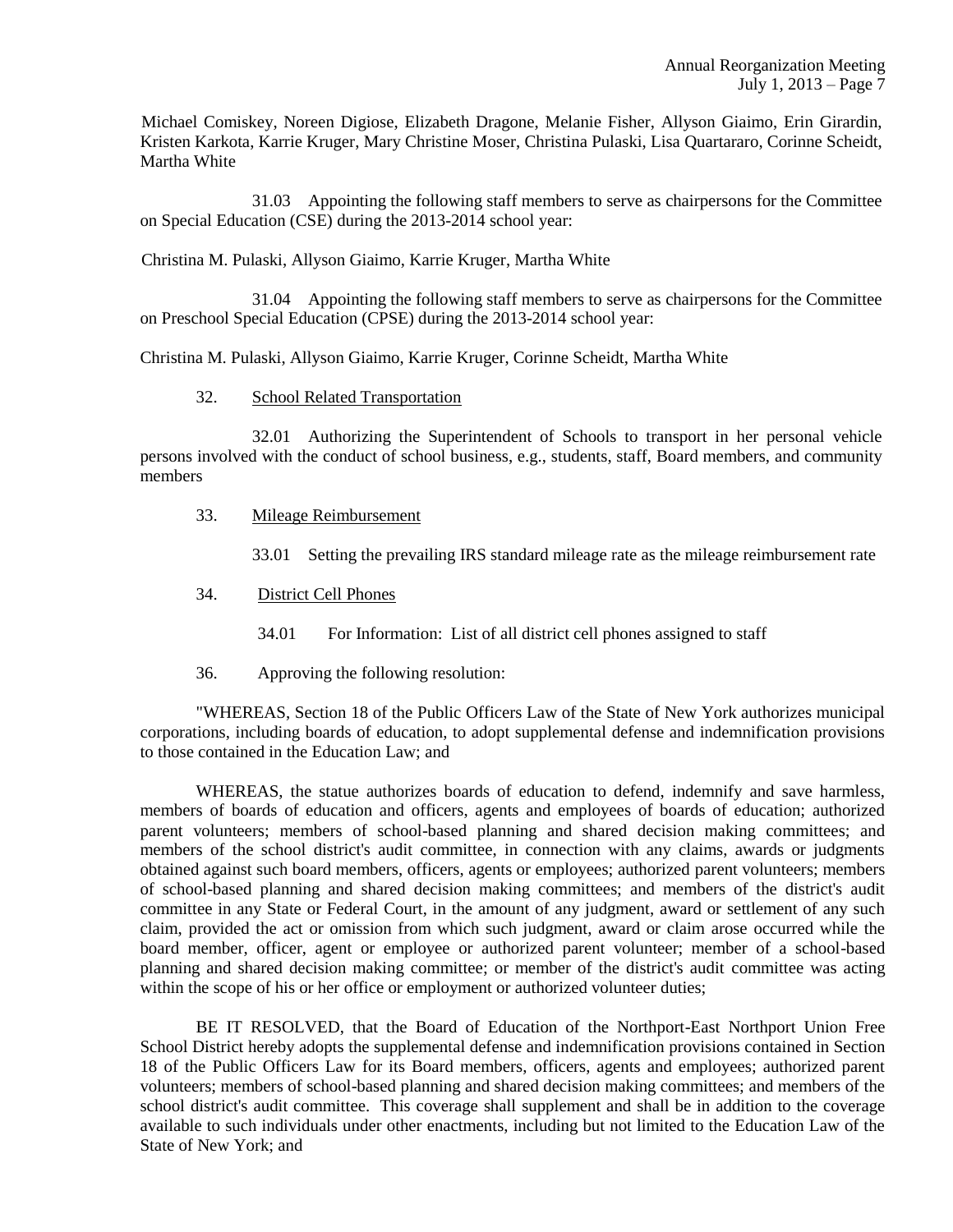BE IT FURTHER RESOLVED, that supplemental hereto and an additional perquisite to the public office and employment, the Board hereby further extends the right to be defended and indemnified as provided in Public Officers Law § 18 to board members, school officers, agents and employees who are requested or are called to testify as a witness or to answer questions concerning their acts or omissions within the scope of their office, agency or employment before a grand jury, the Office of the District Attorney or other law enforcement official. Nothing herein contained shall be construed to authorize or require defense or indemnification to a board member, school officer, agent or employee who has been identified as a defendant in a pending criminal prosecution or where such individual, or the school district, has reason to believe that such individual is a target in a criminal investigation or prosecution by the Office of the District Attorney or other law enforcement entity"

Vote on Trustee Badanes' motion to approve all items under 9. through 36., excluding severed item 35.01 was unanimously carried.

Motion was made by Trustee Badanes, seconded by Trustee Topel, to approve item 35.01

#### 35. Designation of Credit Card Processor

35.01 Designating Bank of America as the credit card processor for the Northport-East Northport Union Free School District

Trustee Badanes requested that the District research credit card processors and compare fees. Ms. Kathleen Molander, Assistant Superintendent for Business, stated that the District Treasurer has been looking into other companies for cheaper costs.

Vote on Trustee Badanes motion to approve item 35.01 was unanimously carried.

37. Motion was made by Trustee Maloney, seconded by Trustee Topel, to approve the following resolution:

**WHEREAS**, the New York State Senate has passed, and the New York State Governor has signed into effect, the Uniform Notice of Claim Act (hereinafter the "Act"); and

**WHEREAS**, Section 6 of the Act amends the General Municipal Law by adding a new Section 53, effective June 15, 2013; and

**WHEREAS**, New York General Municipal Law Section 53(2) requires that all public corporations, who are entitled to service of a Notice of Claim as a condition precedent to commencement of an action or proceeding shall file a Certificate with the Secretary of State designating the Secretary of State as agent for service of a Notice of Claim;

**NOW, THEREFORE, BE IT RESOLVED**, that the Board of Education hereby directs and empowers the District Clerk to submit to the New York State Secretary of State a Certificate pursuant to General Municipal Law Section 53, designating the Secretary of State as agent for service of a Notice of Claim as described above; and

**BE IT FURTHER RESOLVED, that the Board of Education hereby designates the District Clerk** as the individual to whom the Secretary of State will forward any notices of claim; and

**BE IT FURTHER RESOLVED**, that the Board of Education hereby authorizes the District Clerk to take any and all other actions required to carry out the provisions of this Resolution."